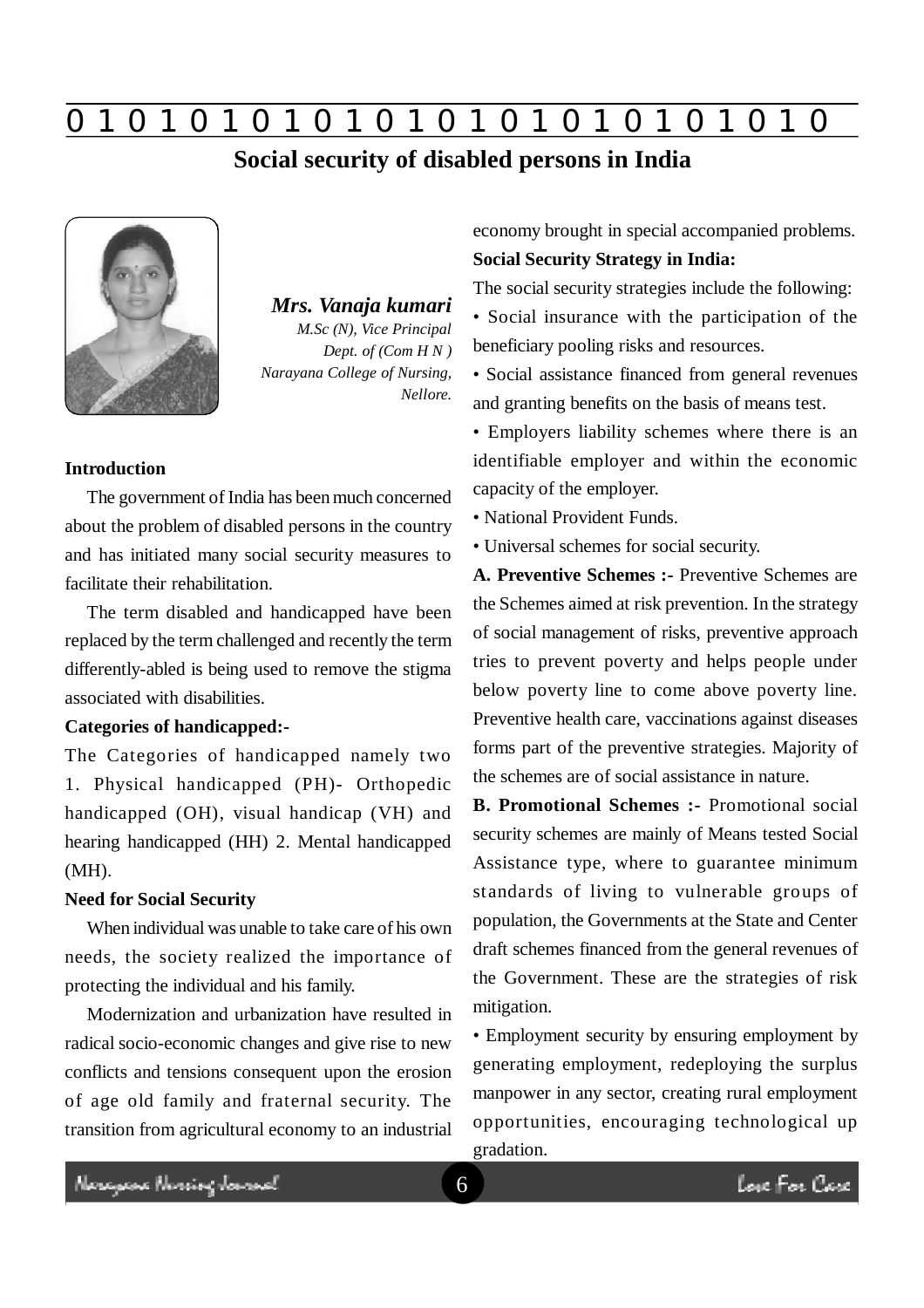**0 z 0 z 0 z 0 z 0 z 0 z 0 z 0 z 0 z 0 z 0 z 0 z 0**

• Health Security by ensuring availability of medical facilities, maintaining standards of sanitation and drinking water, eradication and control of communicable diseases, timely vaccination of children and child bearing women, health insurance, old age homes and social insurance for the elderly.

• Education Security by ensuring opening of schools, Encouraging children to attend classes, making education compulsory upto certain age, opening adult learning centers or formulating schemes like Sakshara, running schemes like mid day meals etc.

• Women Security: by empowering women, encouraging women literacy, banning dowry, designing widow pension schemes.

C. **Protective Social Security Programmes:-** The benefits are extended only to working population majority of whom are in the organized sector through legislations like:

- Employees State Insurance Act 1948.
- Workmen's Compensation Act 1923.
- Employees Provident Fund and Miscellaneous Provisions Act 1952.
- Payment of Gratuity Act 1972
- Maternity Benefits Act 1976

The following aspects regards the disabled population in the country.

**Parents with disabled children below poverty line**: This is required to design some additional social assistance schemes.

• **Unemployed disabled persons who can be gainfully employed:** This is required to design special employment schemes and employment drives and to evolve income generation strategies for the disabled persons and ultimately make them eligible for protective type of Social Security Schemes.

• **Non-employable disabled persons who always require support of the Family/Community or the State**: This is required to design State assisted/funded schemes as well as to rehabilitate them in the homes for disabled persons.

• **Disabled persons above 60 years of** Age: This is required to help mitigate the hardships of the disabled senior citizens through Old Age Pension Schemes in the form of Social Assistance and State assisted health care.

• **Disabled women** : This is required to understand whether the disabled women are dependent on their parents or on their husbands and the poverty status of their family/parents and to design schemes of Assistance or Insurance Accordingly. This will also help us to understand the requirements of the disabled women in the child bearing age and making provisions for their maternity care.

• **Disabled widows**: This will help planners to understand the dependency levels of the widows, if they are pensioners, their economic status etc.

• **Disabled persons engaged in agriculture and informal sector**: This data will enable the Government to design programmes of skill upgradation for the workers in the informal employment and self employment and create backward and forward linkages for their economic activities. It is also possible to specially brand the products produced by the disabled and grant export concessions and subsidies.

• **Disabled persons retired from armed forces and capable of being reemployed**: This data will enable planners to assess the assistance required for this category of people.